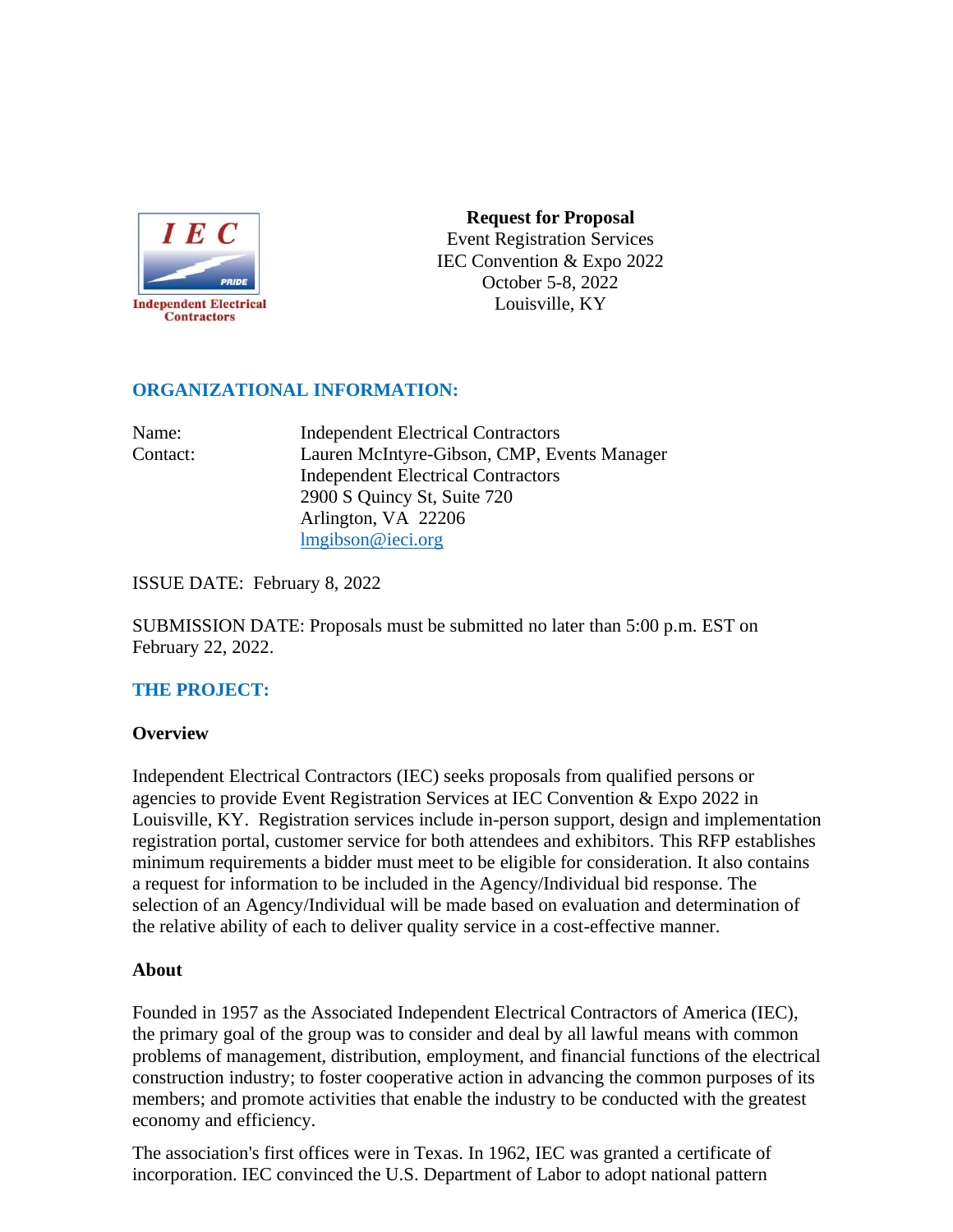standards of Apprenticeship and Training. And for the first time, registered apprenticeship was recognized across the country for those adopting the "Open Shop" philosophy.

IEC has now grown into an influential 52-chapter association representing more than 3,000 company members and nearly 80,000 electrical workers. IEC has expanded its alliance to include nearly 12,000 apprentices who are in the process of learning to become prominent and productive electricians.

IEC will continue to expand its services to its members as well as be a strong voice for independent electrical and systems contractors on the many issues affecting the industry.

## **Why Now?**

As IEC's premier event, the IEC Convention & Expo is the nation's go-to experience to explore products, solutions, networking, and advanced industry education for all electrical and systems segments. Bringing together leading industry professionals from around the country and representing a broad range of organizations, skill sets, industries, experience levels, and interests, IEC attendees come together with one thing in common: to advance the merit shop philosophy in electrical and systems contracting. This event fosters an environment of thought leadership, best practices and innovative solutions for show organizers to apply in real time for effective results. No other trade show in the industry brings such a diverse group of buyers and sellers together for face-to-face interaction.

We invite you to partner with us to bring superior Event Registration services and attendee experience to our members. Understanding the current state of events, we find it necessary incorporate a hybrid model and will need registration options for that as well. This model will allow our attendees to enjoy elements of IEC Convention & Expo from the comforts of their home or workplace.

| Year | Dates               | Location         | Site/Platform              |
|------|---------------------|------------------|----------------------------|
| 2018 | September 19-22,    | Indianapolis, IN | Indiana Convention         |
|      | 2018                |                  | Center and The             |
|      |                     |                  | Westin Indianapolis        |
| 2019 | October 2-5, 2019   | St. Louis, MO    | America's                  |
|      |                     |                  | <b>Convention Center</b>   |
|      |                     |                  | Complex and                |
|      |                     |                  | Marriott St. Louis         |
|      |                     |                  | Grand                      |
| 2020 | October 28-30, 2020 | Virtual          | <b>Big Marker Platform</b> |
| 2021 | October 6-9, 2021   | Denver, CO       | Colorado                   |
|      |                     |                  | <b>Convention Center</b>   |
|      |                     |                  | and Hyatt Regency          |
|      |                     |                  | Downtown Denver            |

#### **Recent Convention/Show History**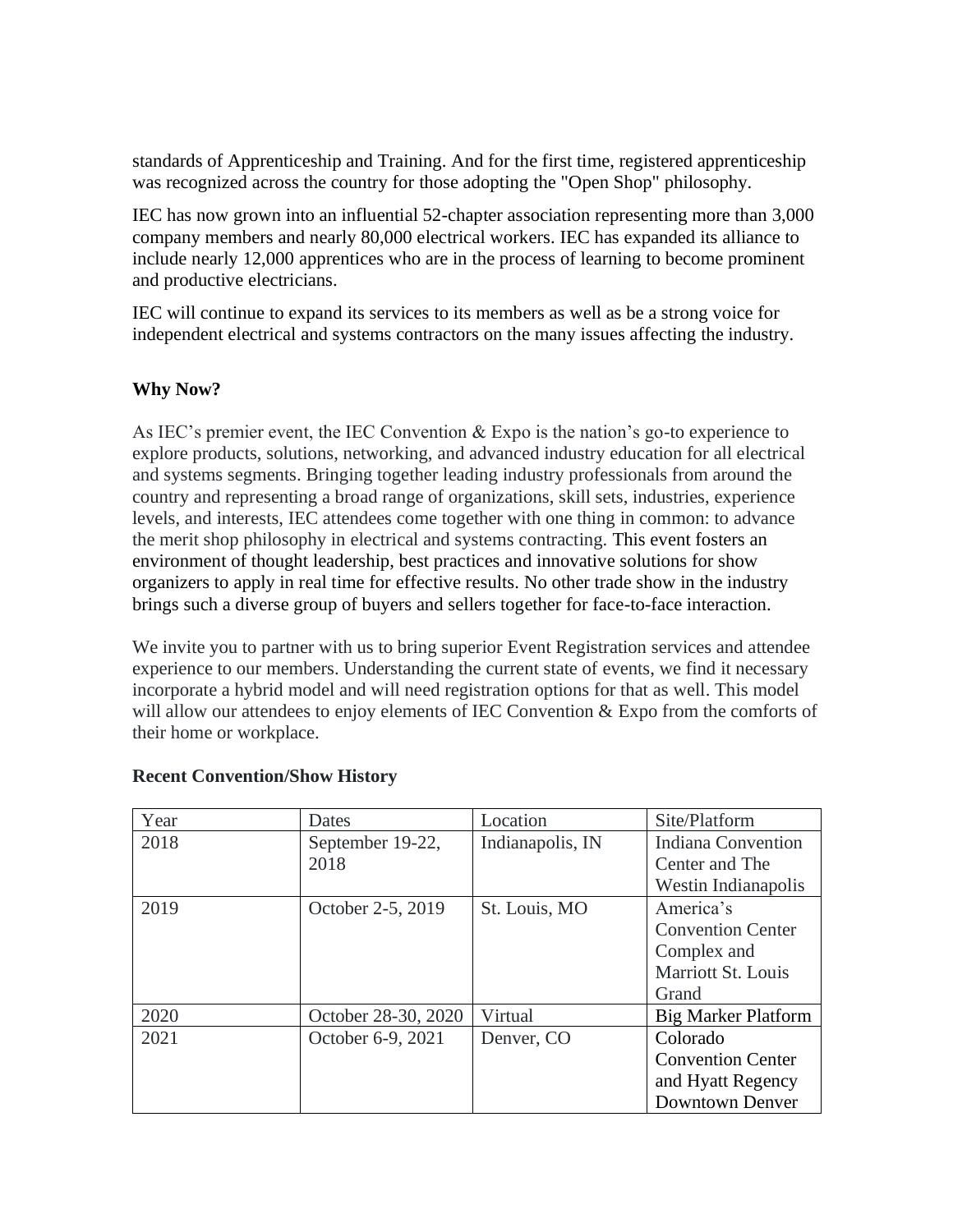### **Attendees & Exhibitors**

Number of Attendees: 2,000

Number of Exhibiting Companies Expected: Over 100 Number of Product Categories That Exhibitor Represent: Over 60

[2021 Show Photos](https://www.flickr.com/photos/iecnational/sets/72157720019718494/)

[2022 Exhibitor Prospectus](file:///C:/Users/VictoriaKirkland(IG)/Downloads/2022%20IEC%20Convention%20+%20Expo%20Prospectus.pdf)

#### **Education Sessions**

Total Number of Education Sessions – 4 tracks, 25 sessions

#### **Scope of Work**

IEC seeks a partner with a proven track record in event registration service to support the implementation of IEC Convention & Expo 2022 in Louisville, KY on October 5-8, 2022. The selected vendor is will be responsible for providing event registration services prior to and during the event.

#### **I. SPECIFICATIONS**

| <b>SCHEDULE</b>                                                                      |                                              |  |  |  |
|--------------------------------------------------------------------------------------|----------------------------------------------|--|--|--|
| <b>Event Registration Contractor Move-</b>                                           | October 3, 2022 at 8 a.m.                    |  |  |  |
| In/Setup                                                                             |                                              |  |  |  |
| Registration Setup Cont'd                                                            | October 4, 2022 at 8 a.m.                    |  |  |  |
| <b>Registration Desk Open</b>                                                        | October 4, 2022 from $12 - 5:30$ p.m.        |  |  |  |
| <b>Registration Desk Open</b>                                                        | October 5, 2022 from 7 a.m. - 7 p.m.         |  |  |  |
| <b>Registration Desk Open</b>                                                        | October 6, 2022 from 7 a.m. $-7$ p.m.        |  |  |  |
| <b>Registration Desk Open</b>                                                        | October 7, 2022 from 7 a.m. $-5:30$ p.m.     |  |  |  |
| <b>Registration Desk</b>                                                             | October 7, 2022 starts at 5:30 p.m., must be |  |  |  |
| Breakdown/Contractor Move-Out                                                        | complete before 9 p.m.                       |  |  |  |
|                                                                                      |                                              |  |  |  |
| <b>FACILITY</b>                                                                      |                                              |  |  |  |
| <b>Louisville Convention Center</b>                                                  | Event Dates: October 5-8, 2022               |  |  |  |
|                                                                                      |                                              |  |  |  |
|                                                                                      |                                              |  |  |  |
| <b>SERVICE REQUIREMENTS</b>                                                          |                                              |  |  |  |
| Contractor proposal shall outline the components necessary to achieve the following: |                                              |  |  |  |
| <b>Registration Platform</b>                                                         | Create a preliminary budget for              |  |  |  |
|                                                                                      | development and implementation of            |  |  |  |
|                                                                                      | registration platform; mobile and user-      |  |  |  |
|                                                                                      | friendly experience (one credit card; one    |  |  |  |
|                                                                                      | confirmation)                                |  |  |  |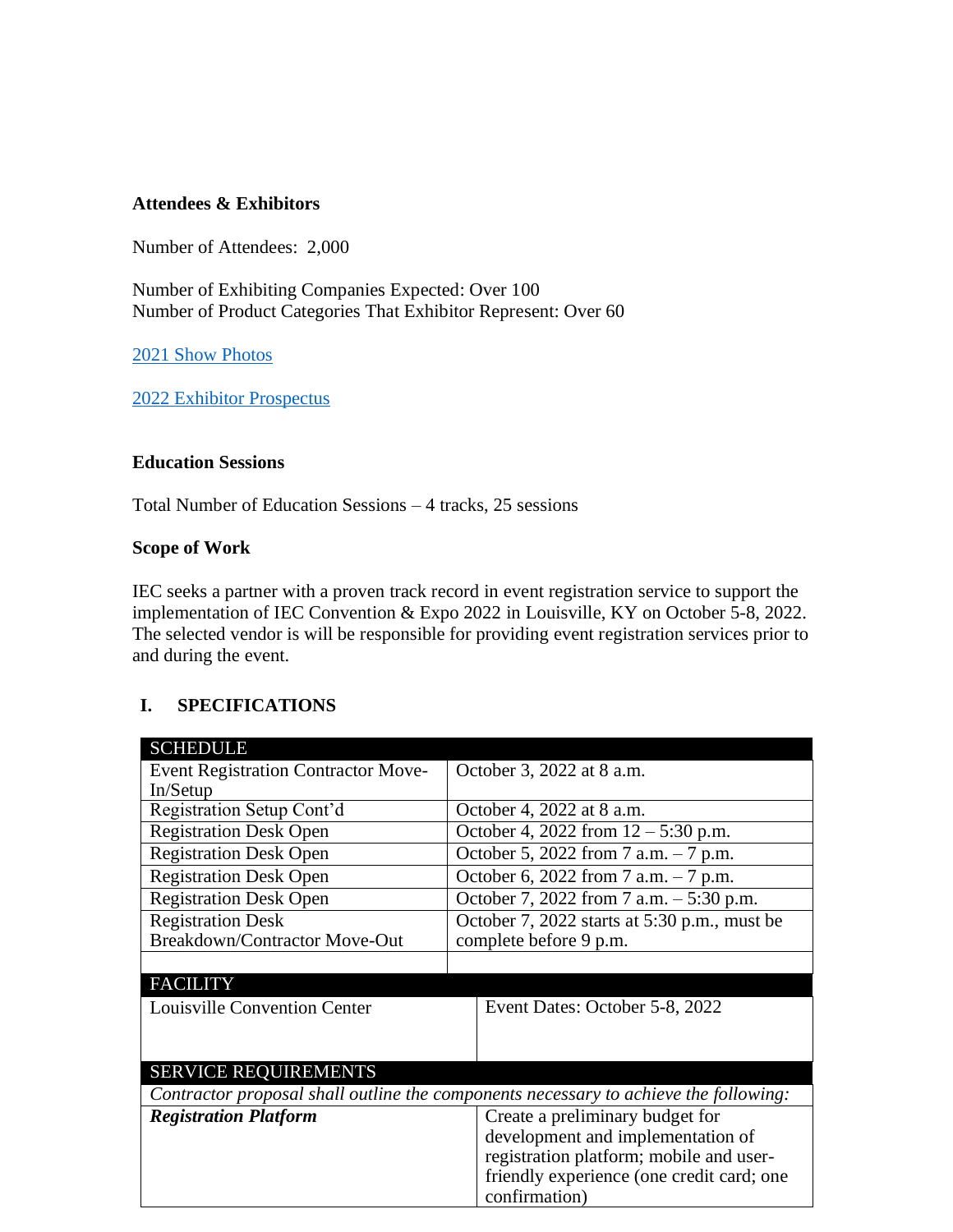|                                         | Work with IEC to determine member               |
|-----------------------------------------|-------------------------------------------------|
|                                         | verification method and pre-populate            |
|                                         | demographic information                         |
|                                         | Post Event – vendor clean and deliver all       |
|                                         | up-to-date registration data; preferably in     |
|                                         | an Excel file.                                  |
|                                         | Platform will include validation of             |
|                                         | membership, real time shopping cart,            |
|                                         | demographic information, survey                 |
|                                         | questions, a la carte/merchandise               |
|                                         | selections, payment processing and              |
|                                         | registration confirmation                       |
|                                         | Virtual badge - not just for our hybrid         |
|                                         | attendees but our in-person attendees as        |
|                                         | well with the ability to edit if need be.       |
|                                         | <b>Exhibitor Registration Platform Buildout</b> |
| <b>Registration Services Management</b> | On-site registration management staff           |
|                                         | Online web reports and custom accounting        |
|                                         | reports                                         |
|                                         | Call center interface – phone, fax,             |
|                                         | email, chat                                     |
|                                         | Automated credit card processing                |
|                                         | system $-$ pre and during event                 |
|                                         | Onsite equipment – computers, printers,         |
|                                         | cabling, hubs and switches. IEC to              |
|                                         | provide internet access.                        |
|                                         | Printing of badges and tickets                  |
|                                         | Lead retrieval services - user friendly         |
|                                         | reporting devices                               |
| <b>Registration Accounting</b>          |                                                 |
|                                         | Reporting function of platform provides         |
|                                         | reports which reflect data in various           |
|                                         | configurations                                  |
|                                         | Contractor will follow IEC's refund and         |
|                                         | cancellation rules. Processing the credit       |
|                                         | card refunds with PayPal/processor and          |
|                                         | IEC will issue refund checks. Refunds           |
|                                         | and cancellations will be processed on          |
|                                         | an ongoing basis, IEC show                      |
|                                         | management team monitor.                        |
|                                         | Financial reporting will be sent to IEC         |
|                                         | monthly.                                        |
| <b>Onsite Registration</b>              | Provide at two staff members to manage          |
|                                         | the overall registration flow.                  |
|                                         | Provide the equipment needed to handle          |
|                                         | onsite registration for over 2,500.             |
|                                         |                                                 |
|                                         | Provide daily onsite reports, the               |
|                                         | registration website will remain open           |
|                                         | during.                                         |
| SETUP AND TEAR DOWN                     |                                                 |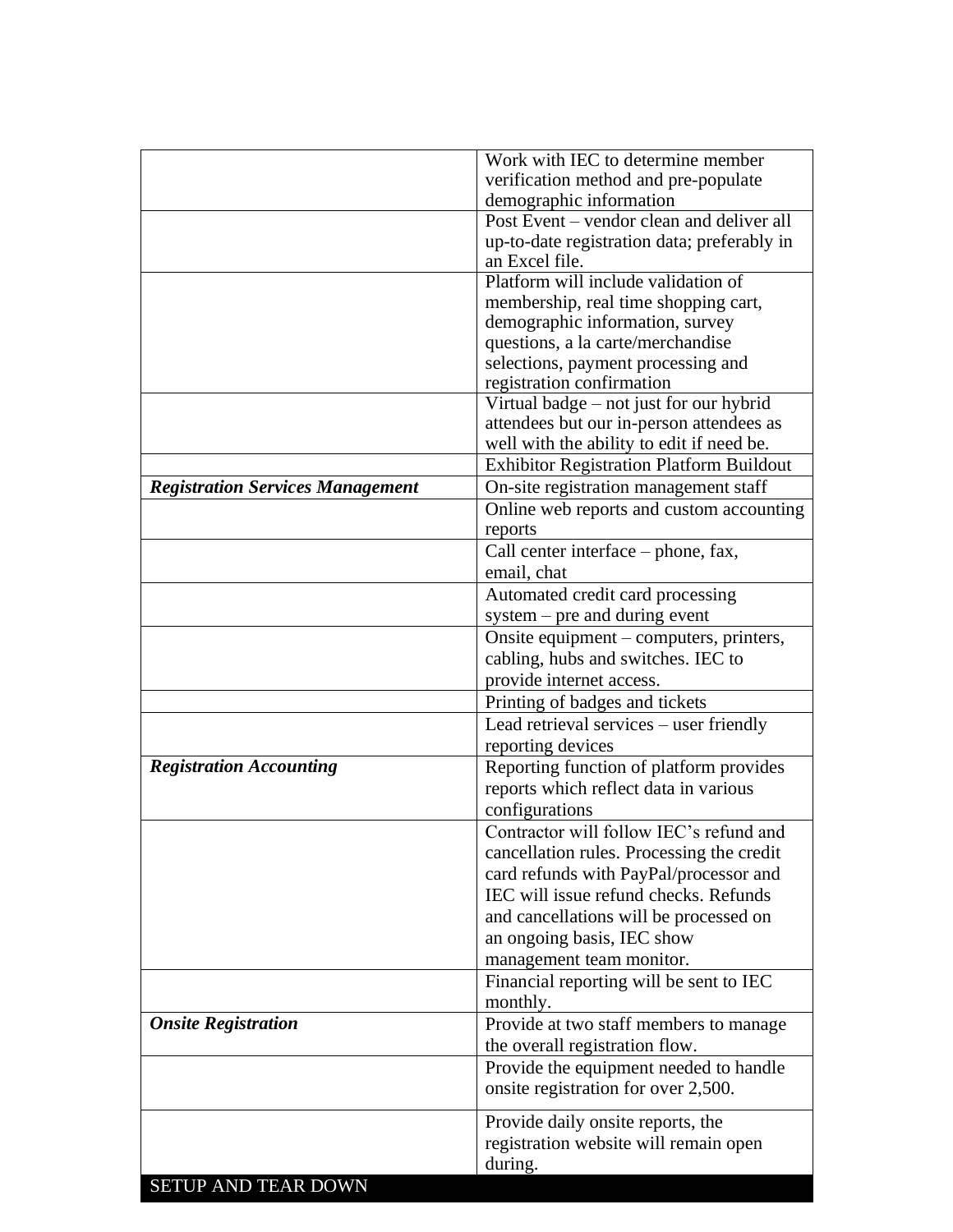| Contractor is responsible for | Providing all necessary equipment for on-<br>site registration |
|-------------------------------|----------------------------------------------------------------|
| Contractor is responsible for | Delivery and setup of registration<br>equipment                |
| Contractor is responsible for | Operation of all registration equipment                        |
| Contractor is responsible for | Tear down and removal of all registration<br>equipment         |

# **PROPOSAL REQUIREMENTS**

- Company Overview, History, and Organization Please provide a brief agency or professional history, organizational summary, and portfolio (or direction to an online portfolio) of past work. The ability to provide evidence of past performance will be critical in the evaluation process. Provide the following for your company:
	- o Office registered name (corporate, DBA, partnership, etc.)
	- o Dun & Bradstreet number (if available)
	- o Primary and secondary SIC numbers (if available)
	- o Address
	- o Telephone number
	- o Contact person
		- Title
		- $\blacksquare$  Direct telephone / mobile phone
	- o Person authorized to contractually bind the organization for any proposal against this RFP.
	- o Year established and number of years your company and any joint proposal partner have been offering graphic design, advertising, public relations, or website design.
- Project Summary Vendors should provide a brief overview of the engagement and their approach to the scope of work.
- Project Management -Vendor must include the methodology and recommended approach used to manage the overall project, timelines, milestones, billing, and invoicing. Briefly describe how the engagement will unfold from beginning to end. Please include a timeline for completion and an estimate of the time required of staff and stakeholders in the process. Both are of critical importance.
- Itemized Pricing IEC desires an all-inclusive price/cost quote that covers all costs related to the project including a kick off meeting with staff, a brief review of competitor assets, interviews or surveys with stakeholders to assess the impact as outlined above. Please include a fee breakdown by project phase. Costs should be broken out by individual line items including hybrid event platform design, project management, equipment and materials, staff travel, etc.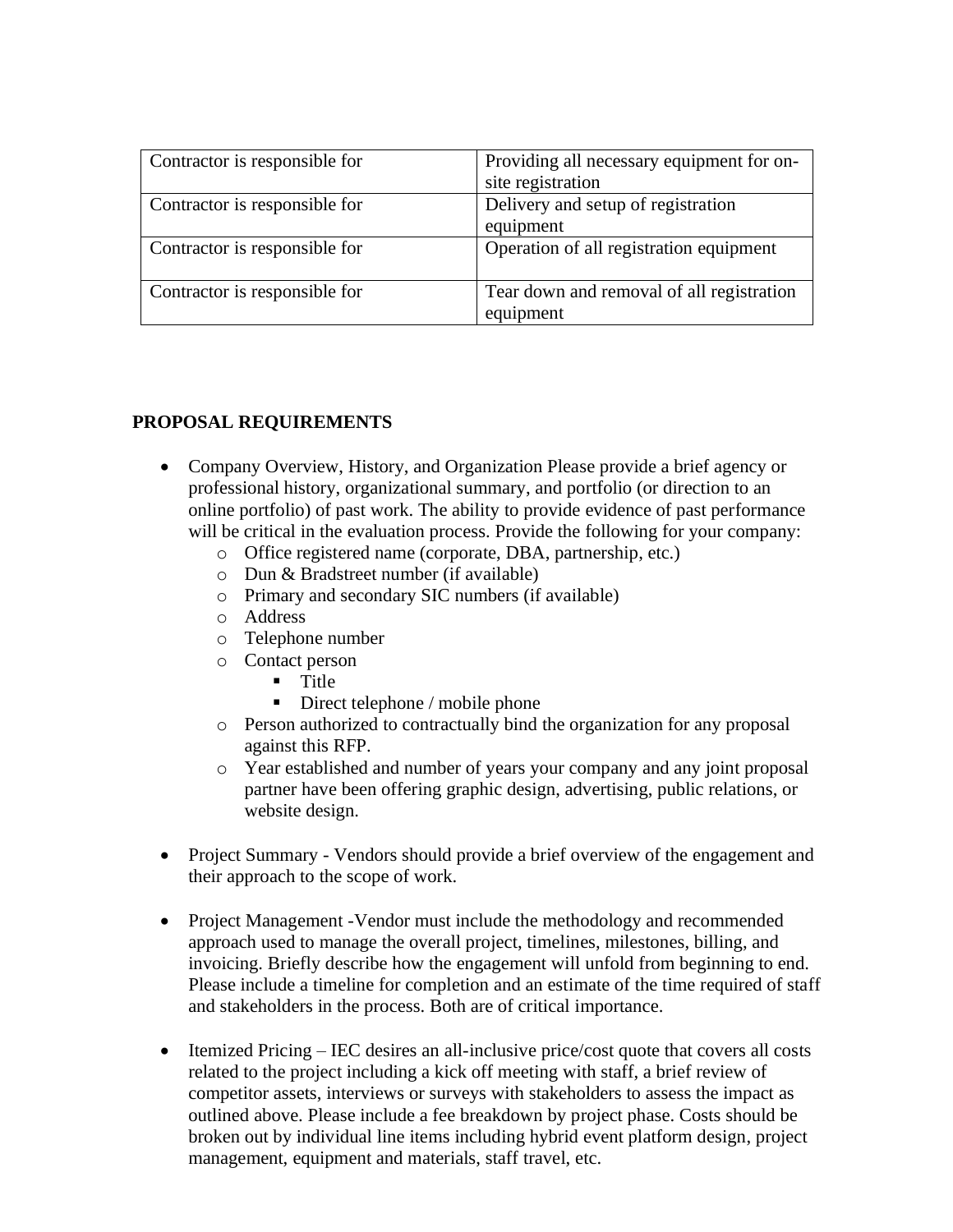• Project Staffing - Include relevant experience of key staff and management personnel. Describe the qualifications and relevant experience of the individuals that would be assigned to this project by providing biographies for those staff members. References Provide two current corporate references for which you have performed work similar in size and scope. Experience in branding work for a national nonprofit or professional membership organization is preferred.

# **REFERENCE REQUIREMENTS**

For each reference, including the following information:

- Organization name
- Address
- Type of organization
- User contact(s) (two if possible)
- Title(s) of user contact(s)
- Telephone number(s) and email address(es) of user contact(s)
- Description of project
- Branding guidelines

## **PROPOSAL EVALUATION AND SUBMISSION**

Award of the contract resulting from this RFP will be based upon the most responsive vendor whose offer will be the most advantageous to IEC in terms of brand awareness as specified in this RFP. However, IEC reserves the right in its sole discretion and at any time to:

- Reject any or all offers and discontinue this RFP process without obligation or liability to any potential respondent;
- Accept other than the lowest price offered;
- Award a contract based on initial offers received, without discussion or requests for best and final offers; and
- Award to more than one respondent.

Any award to be made pursuant to this RFP will be based upon the proposal with appropriate consideration given to requirements. Evaluation offers will be based upon the vendor's responsiveness to the RFP, experience and work samples, and the total price quoted for all items covered by the RFP. The following elements will be the primary considerations in evaluating all submitted proposals and in the selection of a vendor or vendors:

1) Submission of all the requested information.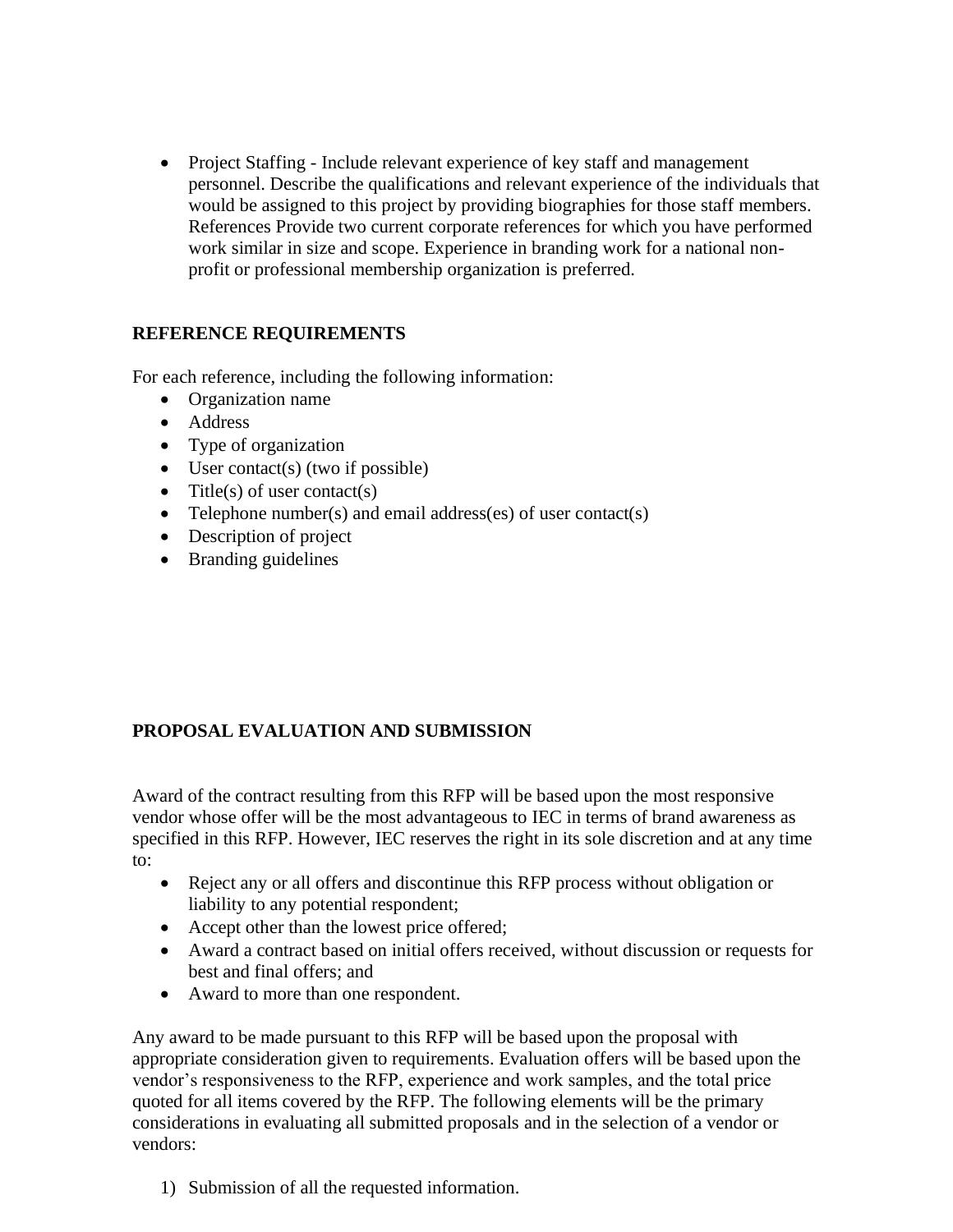- 2) The extent to which vendor's proposed solution fulfills IEC's stated requirements as set out in this RFP.
- 3) An assessment of the vendor's ability to deliver the indicated service in accordance with the specifications set out in this RFP.
- 4) The vendor's stability, experience and record of past performance in delivering such services.
- 5) Availability of high-quality personnel with the required skills and experience for the specified approach proposed.
- 6) Overall cost of vendor's proposal.

Proposals may be emailed to:

Lauren McIntyre-Gibson IEC National Events Manager [lmgibson@ieci.org](mailto:lmgibson@ieci.org)

cc: Raeshawn Crosson IEC National Deputy Executive Director rcrosson@ieci.org

Schedule of Events

| <b>Milestones</b>                              | <b>Date</b>                   |
|------------------------------------------------|-------------------------------|
| <b>RFP Distribution to Prospective Vendors</b> | <b>February 8, 2022</b>       |
| <b>Proposal Due Date</b>                       | February 22, 2022             |
| Target Date for Review of Proposals and        | February 22-24, 2022          |
| Discussion with Finalist                       |                               |
| <b>Internal Review of Finalists</b>            | February $23$ – March 2, 2022 |
| Anticipated Decision and Selection of          | March 7, 2022                 |
| Vendor                                         |                               |
| <b>Target Start Date</b>                       | April 4, 2022                 |
| <b>Registration Launch Date</b>                | April 15, 2022                |
| <b>Desired Completion Date</b>                 | November 1, 2022              |

Evaluation Criteria

#### Terms of Agreement

IEC reserves the right, in its sole discretion and without incurring any liability to any respondent, to modify or terminate this RFP at any time prior to the execution of a contract, and, at its sole option, to accept or reject any proposal for any reason. All expenses for